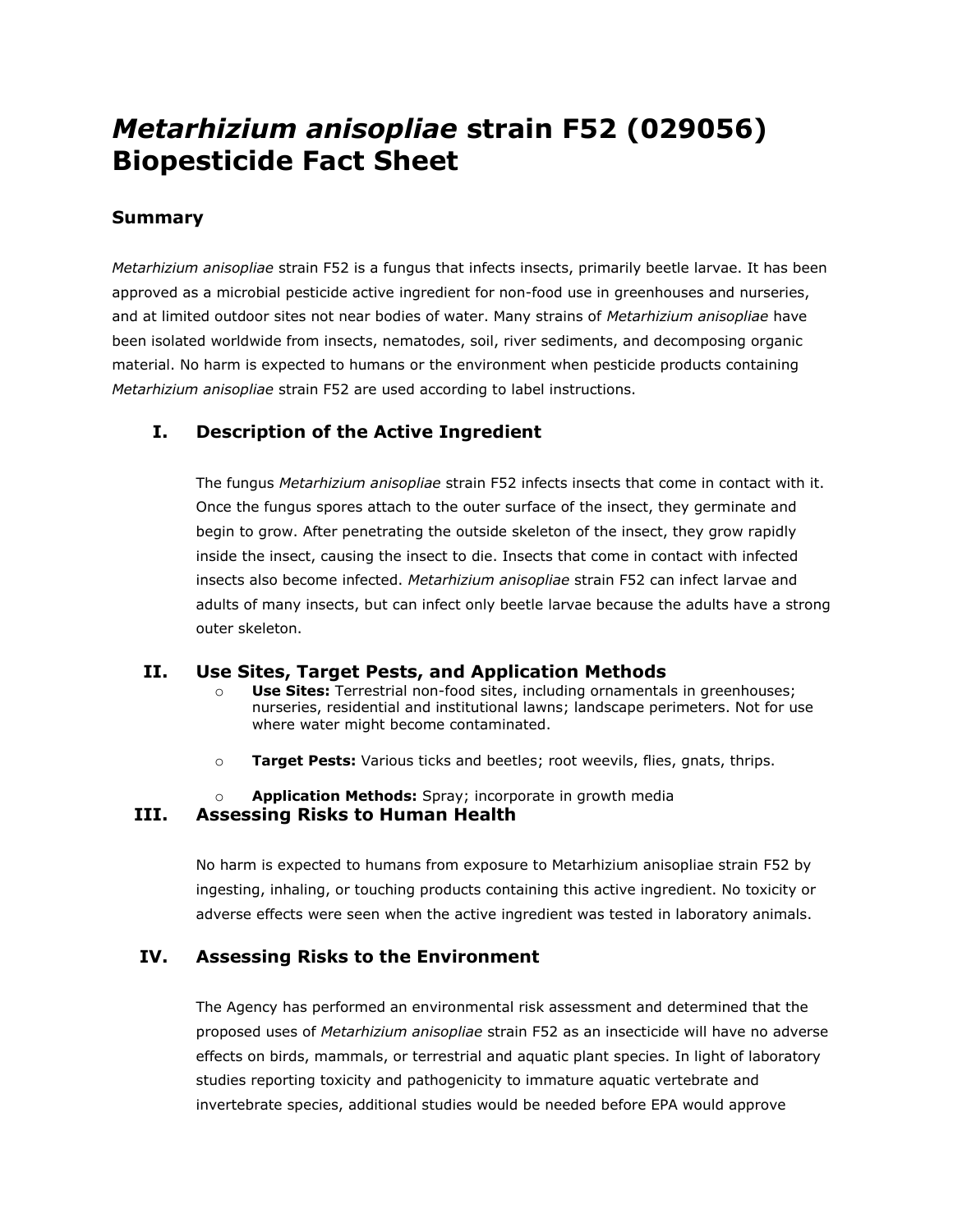aquatic applications. No harm is expected to freshwater and estuarine/marine fish, invertebrates or aquatic insects from the small quantities of *Metarhizium anisopliae* Strain F52 that might enter the aquatic environment from incidental drift and runoff from approved terrestrial uses.

Submitted studies show that *Metarhizium anisopliae* strain F52 is not harmful to earthworms or to such beneficial insects as lady beetles, green lacewings, parasitic wasps, honey bee larvae, and honey bee adults. Because M. anisopliae F52 use sites are limited to outdoor residential premises, nurseries, greenhouses, and institutional lawns, no endangered/threatened species listed by the U.S. Fish and Wildlife Service are expected to be affected.

#### **V. Regulatory Information**

Earth BioSciences of New Haven, CT (formally Taensa Company) submitted an application on May 28, 1999 for registration of a product containing *Metarhizium anisopliae* strain F52 as the active ingredient. The product was for non-food outdoor and greenhouse use. On June 14, 2002 the registrant submitted an application for a second product for treating additional sites and pests.

On June 6, 2003, the following three end products were registered for a period of two years: Taenure Granular Bioinsecticide; Tick-EX G; Tick-EX EC. The registrant has one year from the registration date to satisfy certain conditions, including providing evidence that the products are effective against specific ticks. After reviewing the required data, EPA will decide whether to change the conditional registration to a full registration.

#### **VI. Products Directed Against Public Health Pests**

EPA has created a list of pests of significant public health importance.\* The list consists of pest species that can cause or transmit human disease, or can cause human discomfort or injury. Cockroaches, rats, ticks, and various microbes are on the list. To help protect the public's health, EPA requires pesticide products directed against listed pests to meet specific standards for effectiveness as well as for safety. Therefore, products containing Metarhizium anisopliae strain F52 must demonstrate effectiveness against ticks before EPA will grant a full registration that includes ticks as a target pest.

[\* Microbes in or on living humans or other living animals are specifically excluded from this EPA list. These excluded microbes are regulated by FDA and not by EPA.]

#### **VII. Registrant Information**